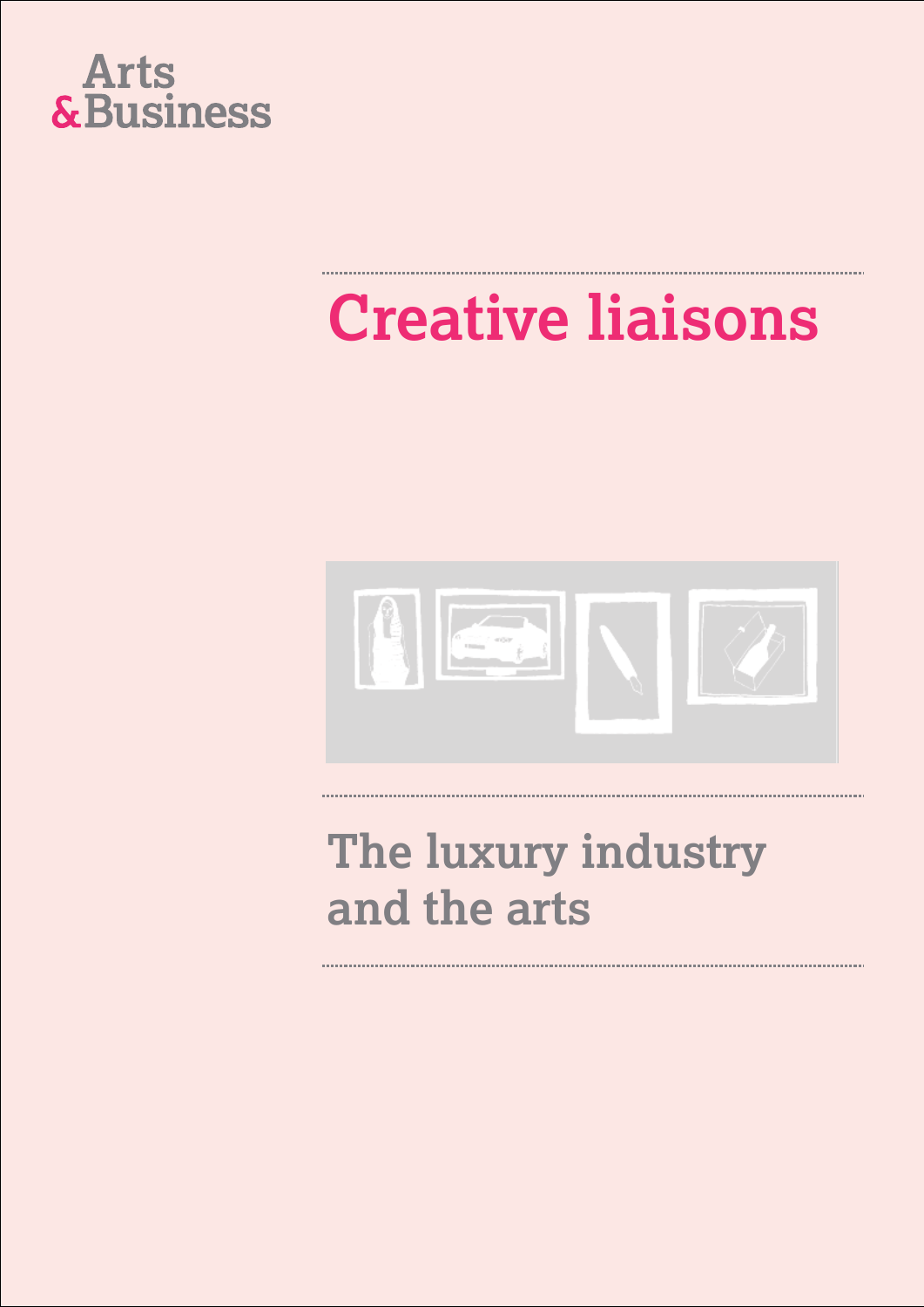

#### **Contents**

| Twin peaks                                                                       |                |  |  |  |
|----------------------------------------------------------------------------------|----------------|--|--|--|
| What's what in the UK                                                            | $\overline{4}$ |  |  |  |
| Ascending the pyramid                                                            | 5              |  |  |  |
| Down to the detail on the label<br>26 Malts, from the Scotch Malt Whisky Society | 6<br>6         |  |  |  |
| From the wonderful world of advertising<br><b>BMW</b> film shorts                | 7<br>7         |  |  |  |
| Sponsorship with panache<br>Laurent-Perrier and contemporary art                 | 8<br>8         |  |  |  |
| Amazement in-store<br>Paul Smith in-store art exhibitions                        | 9<br>9         |  |  |  |
| Surprise prize                                                                   | 10             |  |  |  |
| MaxMara Art Prize for women, in collaboration with<br>the Whitechapel            | 10             |  |  |  |
| Excel this<br>Montblanc's consistent patronage of the arts                       | 11<br>11       |  |  |  |
| Research overview                                                                | 12             |  |  |  |
| About Arts & Business                                                            |                |  |  |  |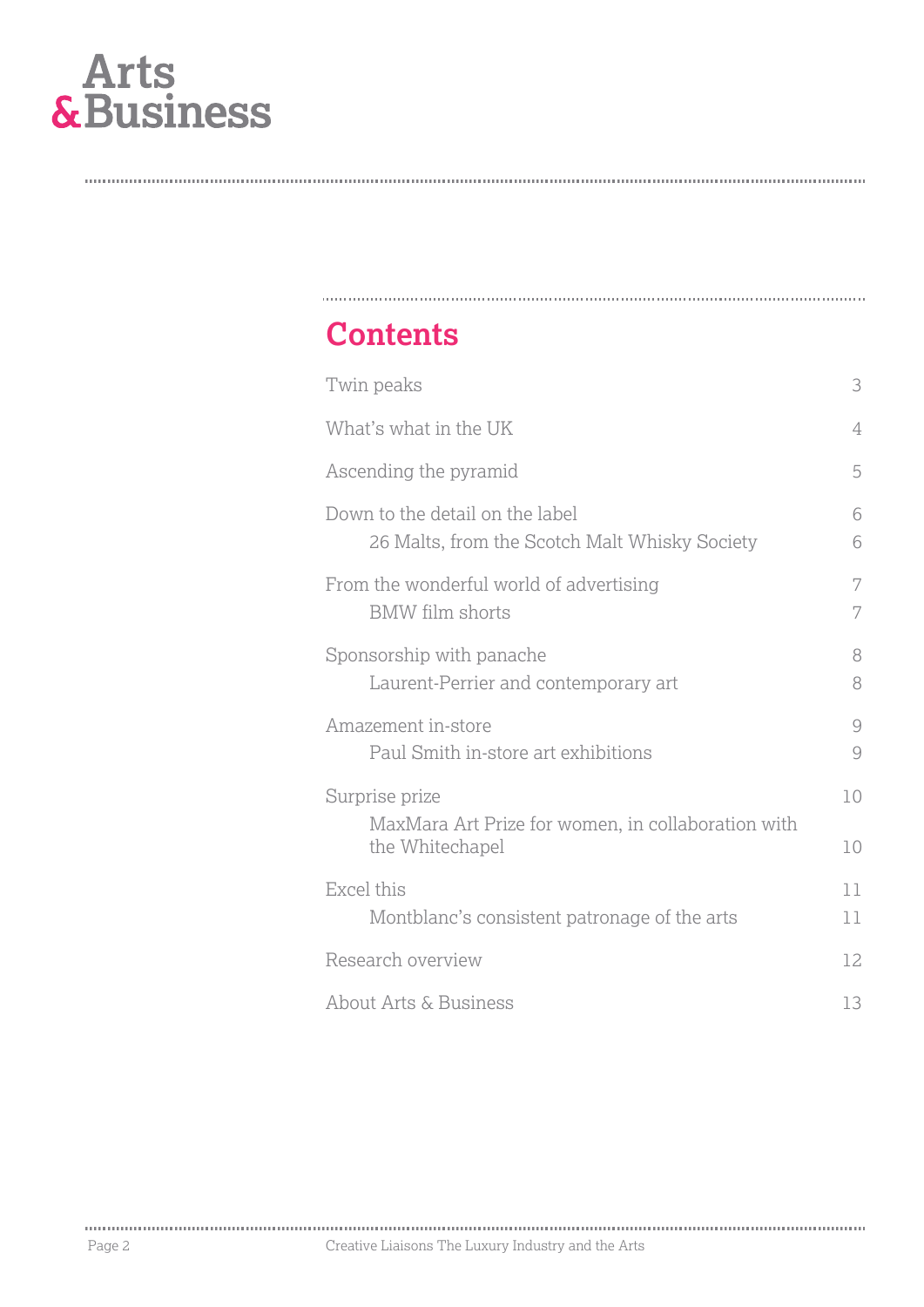### **Twin peaks**

The height of luxury: brands like LVMH, Montblanc, BMW, Paul Smith, Laurent-Perrier and Maxmara.

#### Art: the pinnacle of human expression.

Luxury brands have for centuries been closely involved with culture and the arts. It's not surprising. The roots of most luxury goods are to be found in the hands of artisans. Today we more commonly call them designers. Though they could equally be perfumers or master distillers. Whatever we call them, artistry is their preserve.

Artists (musicians, writers, dancers, actors) are individuals with individual vision. They're not corporations; they're not brands. Therein lies the difference: a simple matter of commerce. But like their artisan cousins, artistry is their preserve as well. So it's little wonder that throughout history the commercial cousin has again and again been attracted to the unique, unfettered vision of the individual: a vision that inspires, challenges and illuminates. Such association has heightened their aesthetic and their perceived value.

One of the great rewards of luxury and wealth is being able to put money into such illuminating vision. One of the rewards of outstanding artists is to be feted by leading brands. For over 30 years, Arts & Business has been the UK's leading professional ambassador between these two worlds, initiating and facilitating exchanges that have further enriched both materially and spiritually.

In order to better understand today's welcome resurgence of culture-luxury collaborations, Arts & Business commissioned Ledbury Research to carry out extensive research to explore this relationship. Here are some of the major findings. We hope you find them stimulating and that they will inspire you to even greater, bolder leaps of the imagination.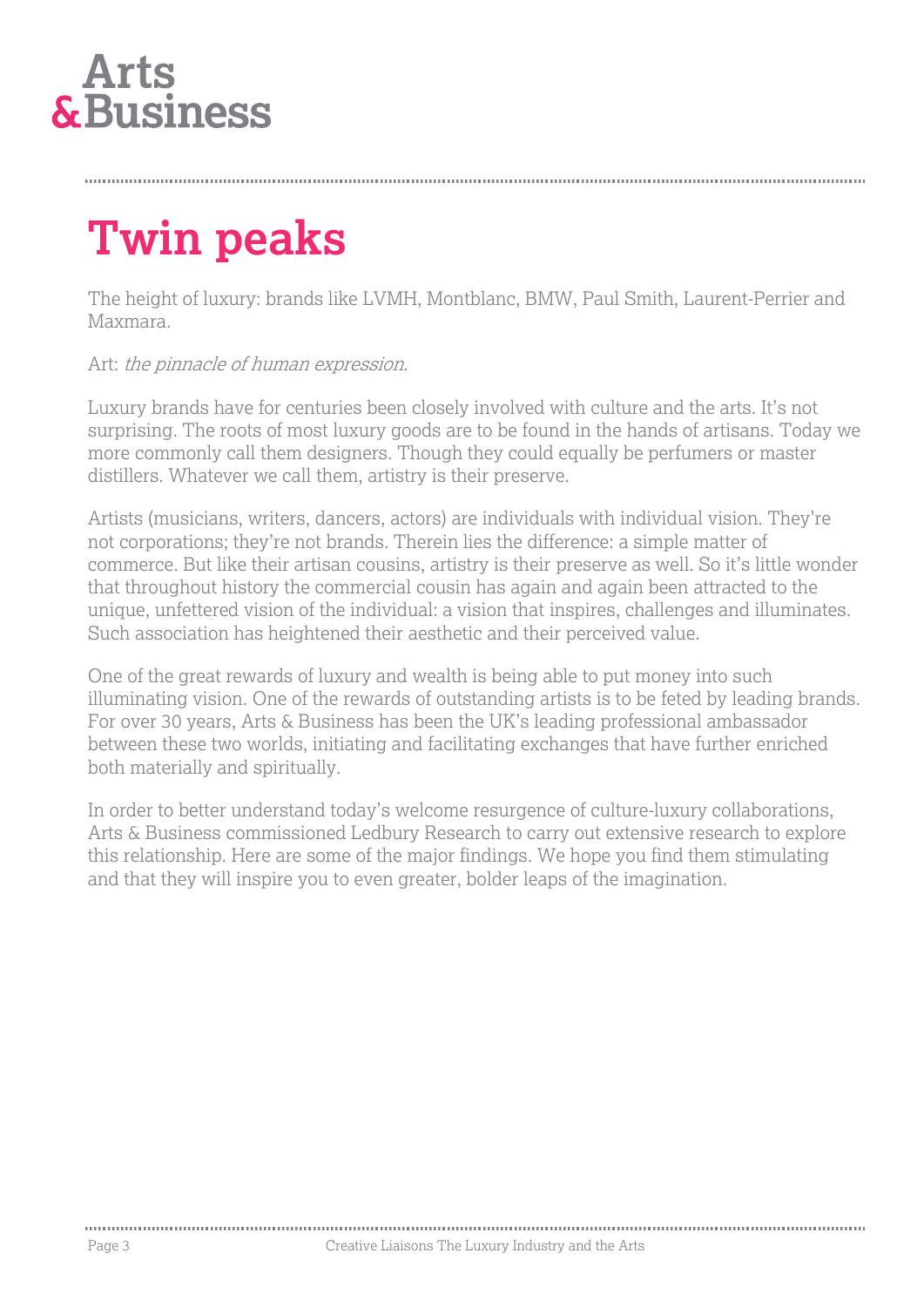### **What's what in the UK**

Whether or not they're in Who's Who there are currently 659,000 High Net Worth individuals in the UK. Some 400,000 of these earn in excess of £100,000 per annum. London has arguably emerged as the wealth capital of the world with more resident foreign billionaires than any other city in the world.

This multitude is the primary market for luxury goods. And art.

A recent survey revealed that the British have the greatest passion for luxury goods in Europe. This appetite accounts for 5 per cent of the global industry, estimated to be worth 180 billion US dollars. That's 9 billion US dollars from Britain.

A lot of these people appreciate culture whether it's film or opera, literature or dance.

According to the British Art Fair, interest in visual art in the UK has never been higher. An estimated 12 per cent of the amount received in bonuses is used by High Earners to purchase fine art. Over 50 per cent of High Earners would like to visit more art galleries if they had more free time. And London is the European capital for the new boom in art, capturing 27 per cent of global revenue from public art sales and 58.7 per cent of European revenue.

What can we take from this? The same people that buy luxury goods buy art – go to the theatre, read books, listen to orchestras. High Earners have high expectations. Just as they appreciate the artistry in a luxury car that pushes the boundaries so they appreciate the daring of any art form that pushes the boundaries that's unexpected, that's fresh, that transforms ordinary life.

By inference they appreciate the intertwining of art and commerce. But their expectations are increasingly being raised. So, this is our gauntlet. We invite you to draw inspiration from these examples here and then challenge you to go one, two or even three steps further. Whether it's further than another company or further than what your own company has already done.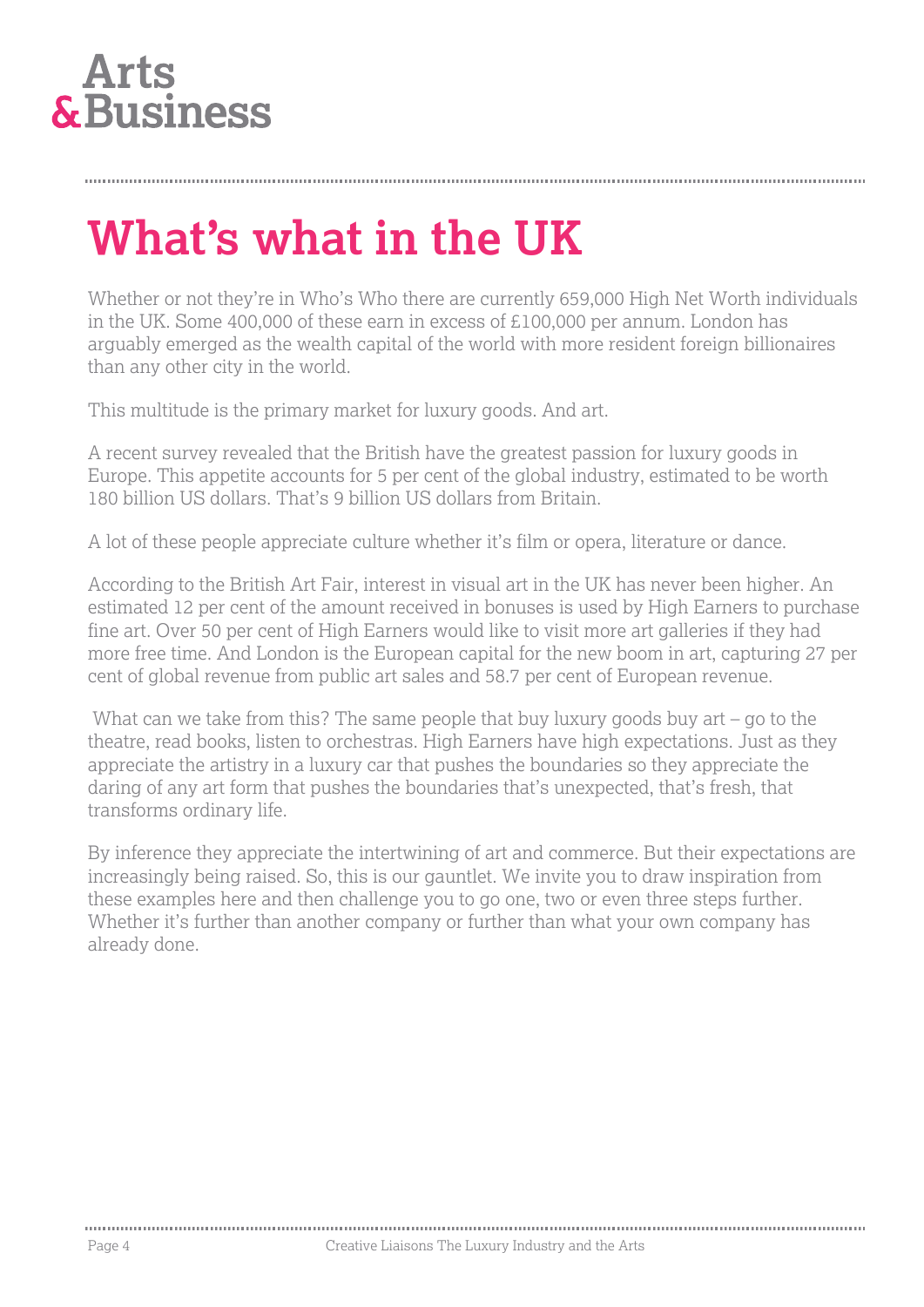### **Ascending the pyramid**

This simple model shows varying levels of engagement between brands and culture. At each level there is full commitment to and recognition of the artistic input into the brand. Whether it's the contribution of illustration or fine words in product packaging, or the edgy vision of a cult movie director in advertising commercials, leading brands have always appreciated the value of superior creativity. This is especially true of luxury brands.

But the scale of commitment and leap of faith in the imaginative contribution increases as the collaboration moves beyond mere product enhancement or promotion. Daring sponsorship or the creation of an Art Foundation or Museum represents a massive commitment from the brand. Correspondingly it can help to establish the brand within national or indeed within international culture.

We have chosen an inspiring example from each of these steps up the pyramid to demonstrate some of the fruits of collaboration. There are numerous other great examples of course. The challenge is always there to move beyond the Richter scale: fly from the tip of the pyramid.

With the right artistic partnership and collaboration, the possibilities are endless.

| Ή |                            |                                | VARYING LEVELS OF COMMITMENT TO CULTURE |                    |
|---|----------------------------|--------------------------------|-----------------------------------------|--------------------|
|   | Fashion as ant             |                                |                                         |                    |
|   |                            |                                |                                         |                    |
|   |                            |                                |                                         |                    |
|   |                            | ARTFOUNDATION OR               | MUSEUM                                  | E<br>$\frac{1}{6}$ |
|   | INTERNAL EVENTS (IN STORE) |                                | AWARDS SPONSORSHIPS                     |                    |
|   |                            |                                |                                         | 6<br>E             |
|   |                            | EXTERNAL EVENT<br>SPONSORSHIPS |                                         | m<br>E             |
|   |                            |                                | AN ADVERTISEMENT                        | N<br>T             |
|   | DESIGNING A PRODUCT        |                                |                                         |                    |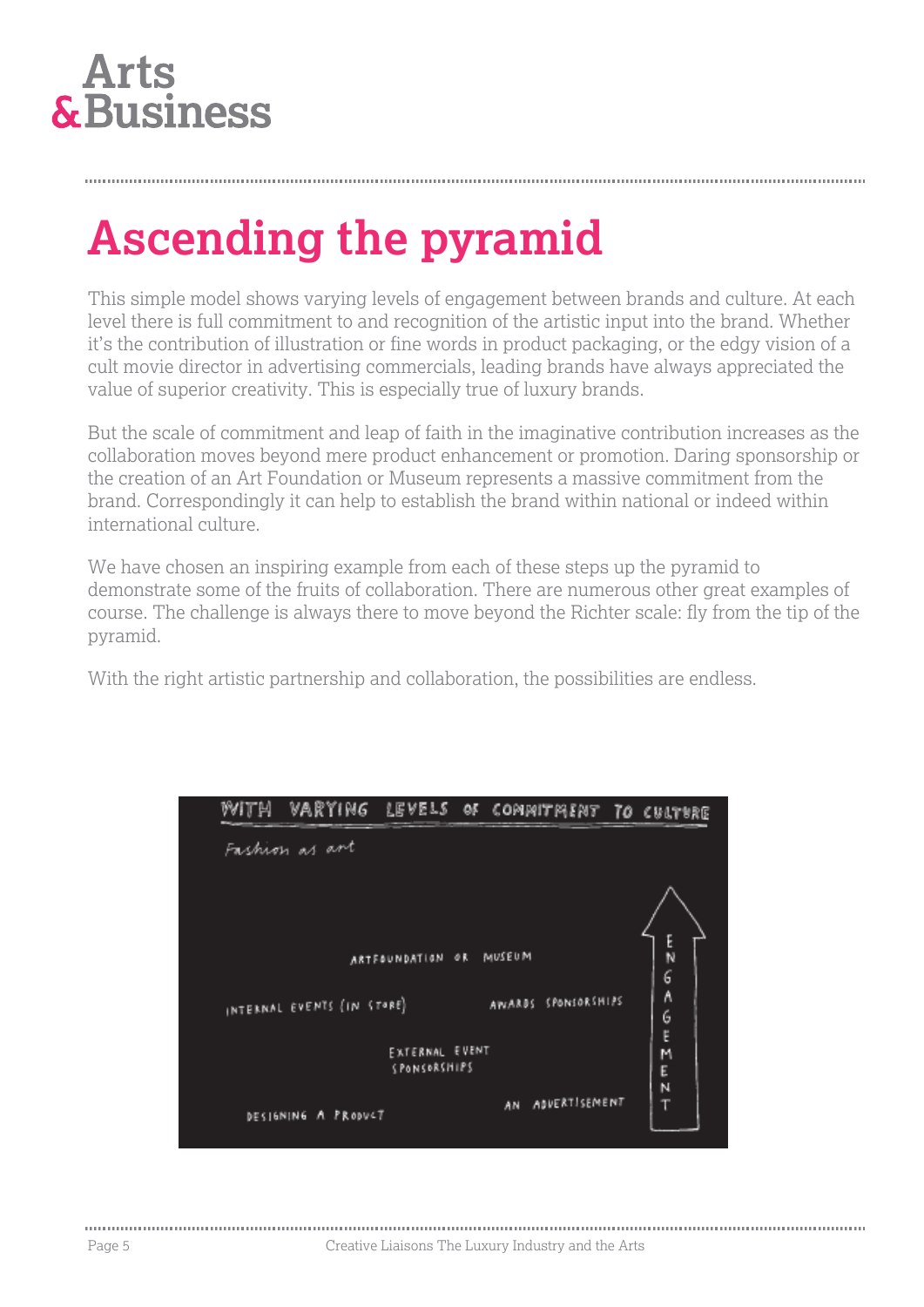#### **Arts** & Business

### **Down to the detail on the label**

#### **26 Malts, from the Scotch Malt Whisky Society**

The Scotch Malt Whisky Society is a rare gem in LVMH's already glittering crown. It offers its members the best and the most unique Scotch malt whiskies from every distillery in Scotland.

When the Society thought to highlight the uniqueness of each of its whiskies along with its considerable range it entered a creative collaboration with 26, a UK-wide organisation of writers and designers.

26 writers were teamed with 26 designers and each team was given an unidentified malt whisky to sample. The task was to respond to the malt not from a known brand perspective but from the aroma and taste – a sensory response.

26 unique labels were created, each with an individual style of writing and design, underscoring the individuality of the whisky along with the power of language. The project gained extensive press coverage.

'26 Malts continues to be a project that we refer to as <sup>a</sup>"best practice" example of a business / arts collaboration.' Barclay Price, Director Arts & Business Scotland

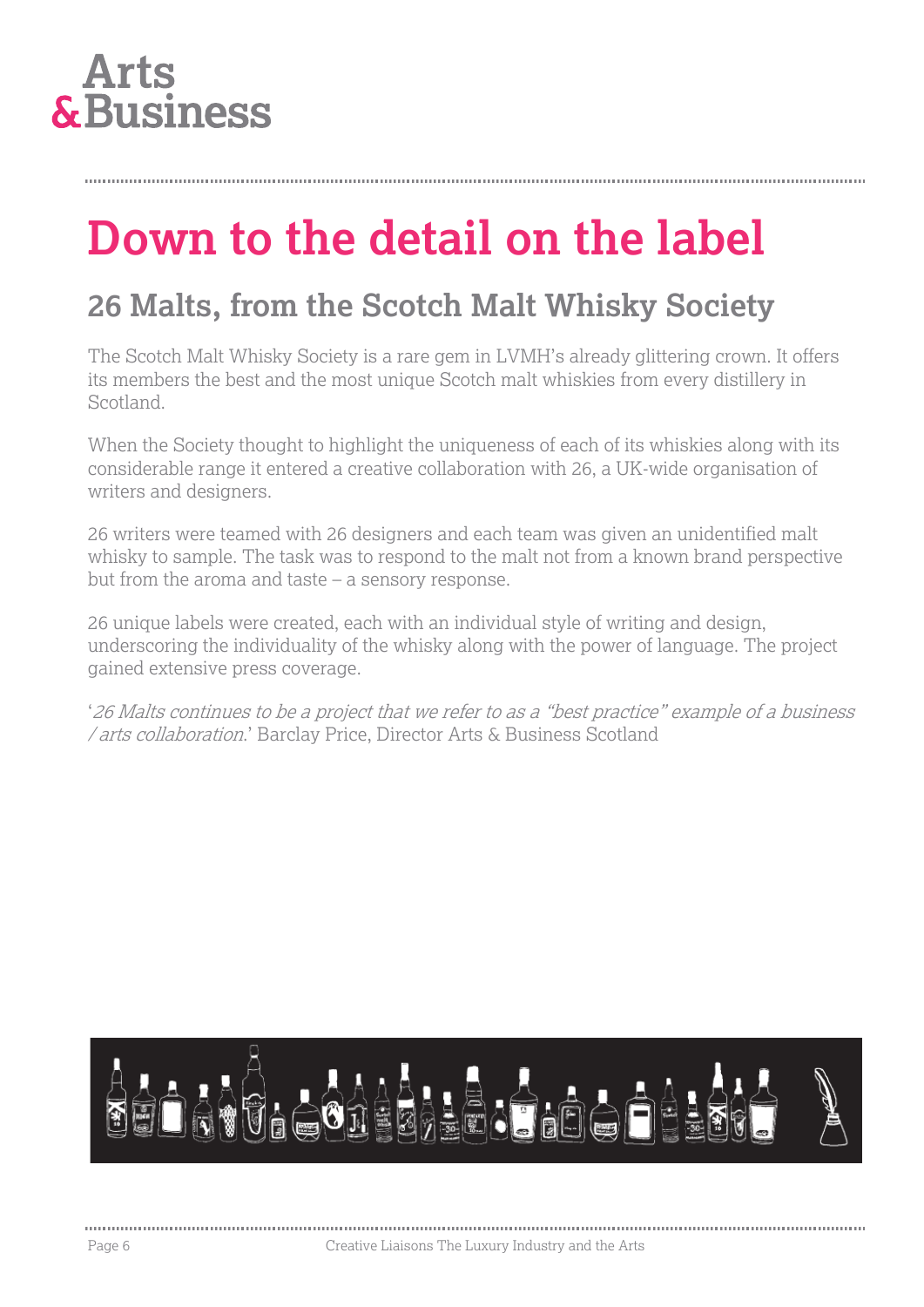#### **Arts** & Business

### **From the wonderful world of advertising**

#### **BMW Film Shorts**

BMW – an iconic brand, with a story to tell.

How to tell it, stylishly and entertainingly?

Collaborate with five of the world's leading movie directors.

Create a theme.

Get a hero to drive the car.

Show the film. Support the campaign.

Ang Lee, John Frankenheimer Ronin, Wong Kar-wai, Guy Ritchie and Alejandro Inarittu were the directors.

The theme was 'The Hire' told in five cinematic styles.

The actor was superstar Clive Owen.

The clips were premiered on the BMW website then released on a two week cycle supported by press ads, street posters and broadcast teasers. The purpose was to entertain and in doing so reassert the brand's iconic status.

The films received rave reviews and were downloaded over 10 million times from www.BMWfilms.com

'The campaign considerably improved BMW's profile and image to exactly the elusive, affluent and media-savvy consumers that previously seemed near impossible to reach.' (Brandweek)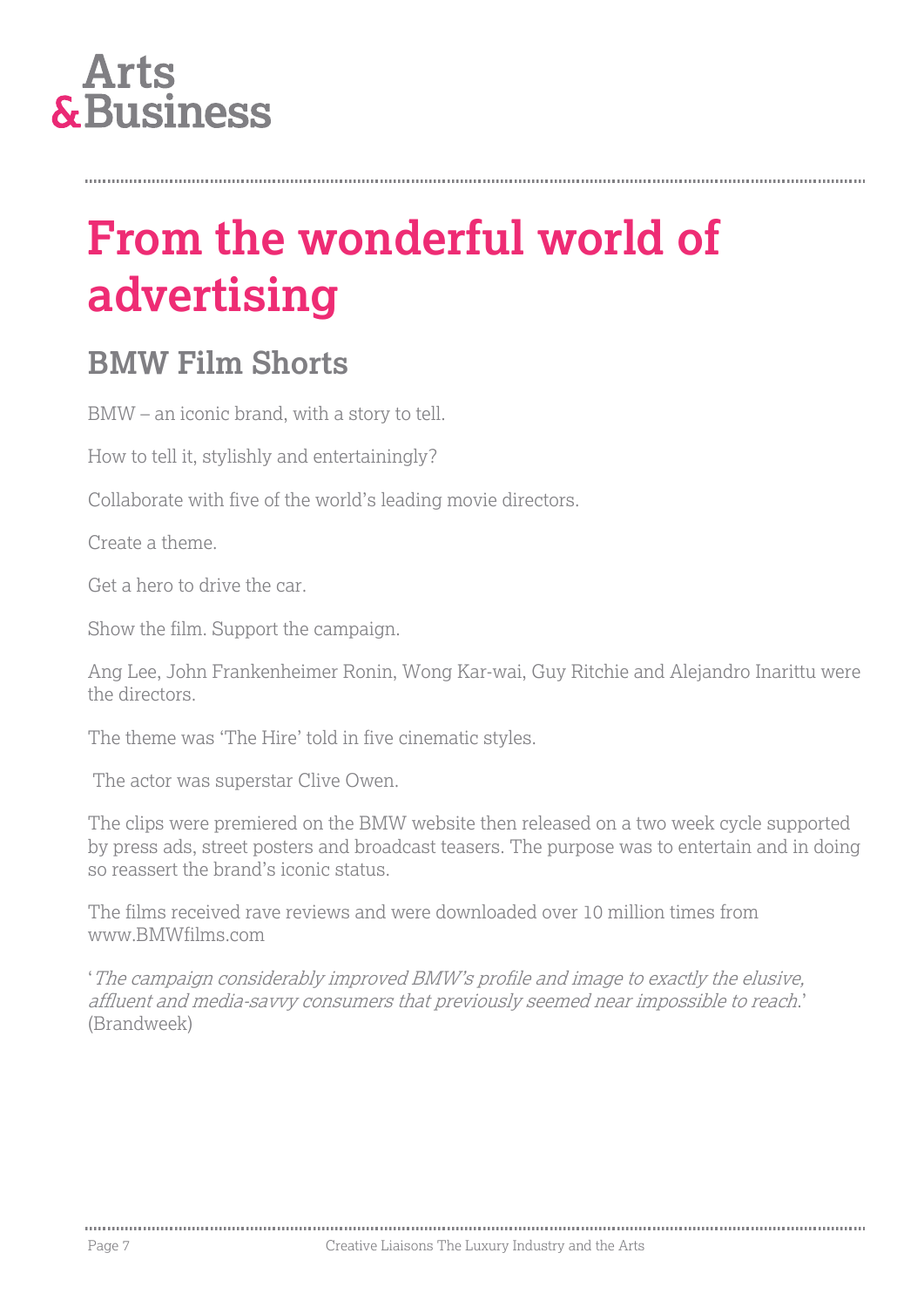

### **Sponsorship with panache**

#### **Laurent-Perrier and contemporary art**

Laurent-Perrier has aligned its prestige champagne – the Grand Siècle - with two of the most dynamic organisations in the contemporary art world; Frieze and Outset. Attracting 68,000 visitors in 2007, Frieze Art Fair is the UK's most important contemporary art event and one of the world's leading international art fairs.

The company's sponsorship of Frieze complements its support of Outset which purchases work from

Frieze and donates it to the Tate's collection, enabling a major institution to show challenging contemporary art which it would otherwise struggle to acquire.

Two very smart partnerships combine to ensure that Grand Siècle by Laurent- Perrier is not only the champagne of choice amongst a sophisticated and discerning audience, but that the impact of Laurent-Perrier's support is noticed on a much wider stage as well.

'The Frieze Art Fair is just five years old and already it is hard to remember what London in early October was like before it existed. The Frieze effect has moved and spread with such speed that the capital's always rich art scene is transformed, each year at this time, into a fullon jamboree.' Jan Dalley, The Financial Times, 12 October 2007

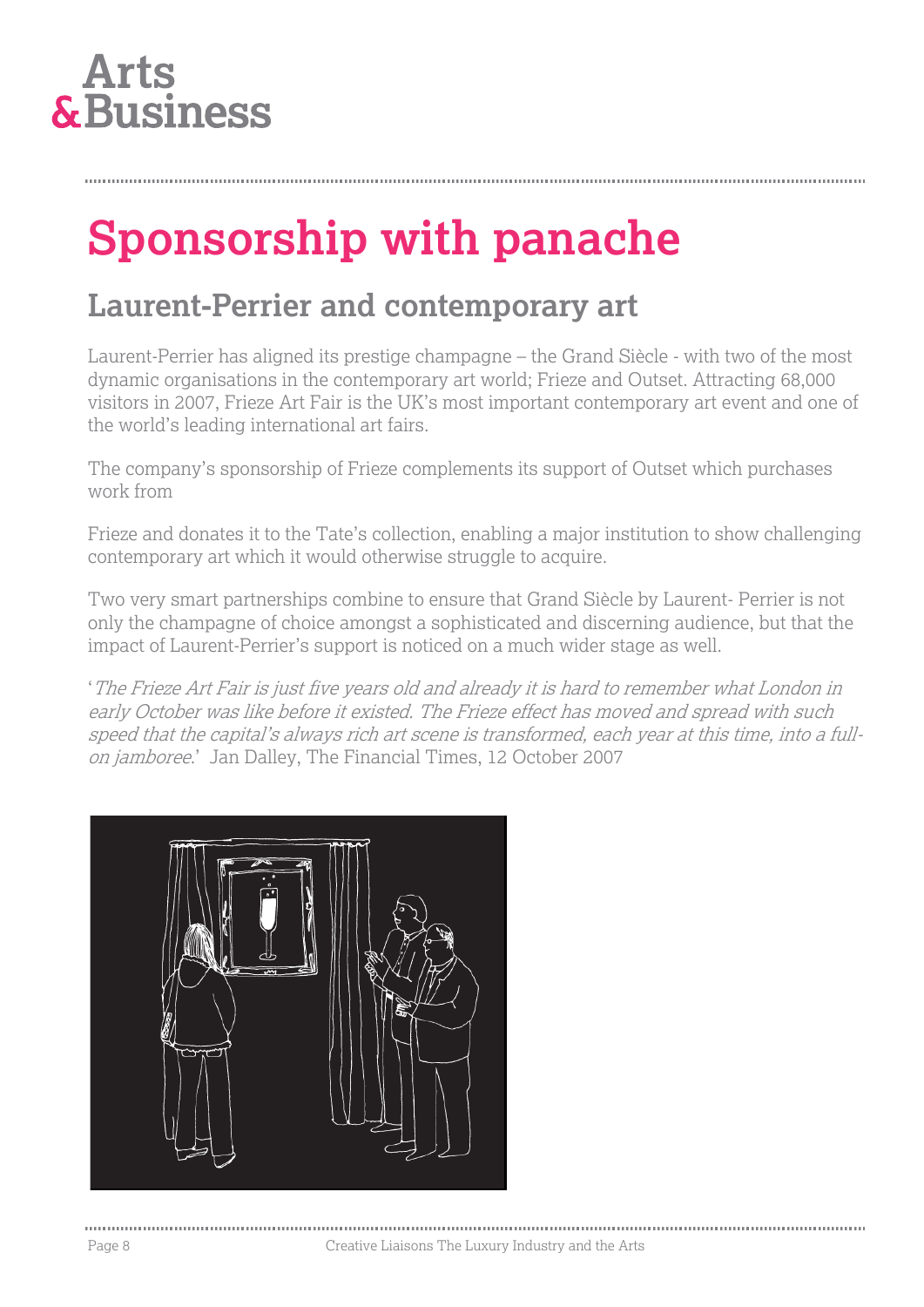

### **Amazement in-store**

#### **Paul Smith in-store art exhibitions**

When you enter a Paul Smith store, whether it's in London, Milan or Hong

Kong, expect to find more than groundbreaking Paul Smith collections. Expect to find the work of contemporary artists. In short, expect to be amazed.

This celebration of contemporary British art and artists springs from Paul's own personal affiliation and admiration.

Two recent shows include:

Berkoff's East End', which for the first time ever exhibited photographs documenting London's East End in the 1960s and 1970s. It focused on 'real people leading London lives' a theme that fits well with the brand's ethos.

'Great Brits: Ingenious Therapies' was hosted at the Milan store during the 2007 Milan Furniture Fair. The show, which was mounted in partnership with the British Council and Design Museum, gave a superb platform to new British designers.

Quite simply, by choosing to curate such unique, quirky and highly personal exhibitions, Paul Smith is reinforcing his iconic status as a quintessential British brand.

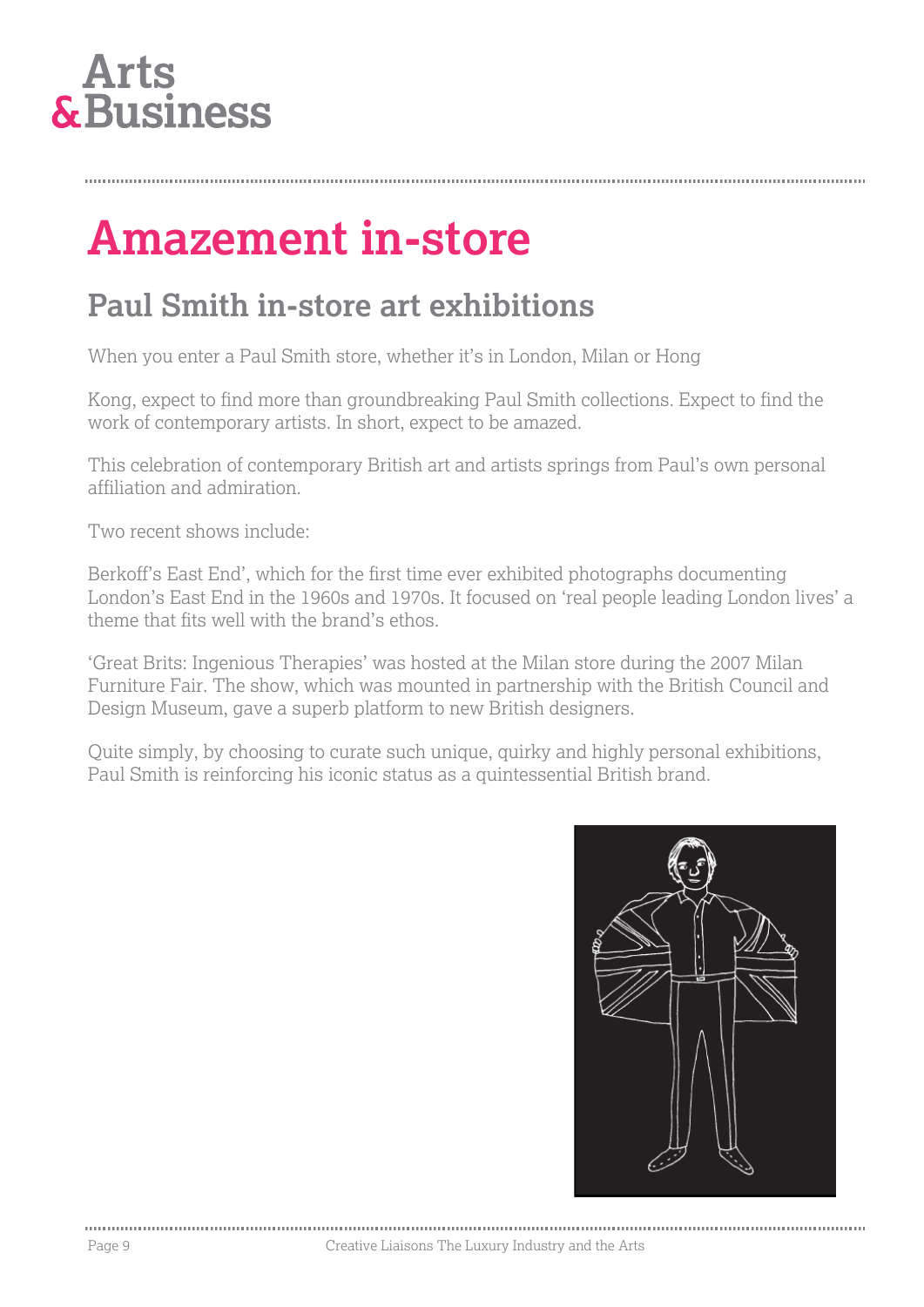

### **Surprise Prize**

#### **MaxMara Art Prize for women, in collaboration with the Whitechapel**

Why an art prize solely for women? And why base it in England when you're an Italian luxury fashion house?

Luigi Maramotti, whose family own one of Italy's largest private art collections, gives the answer: 'Over the past ten years England has become the focal point of contemporary art in Europe. It's dynamic and stimulating. And the money's there.'

But why women? 'Compared with men, women don't have as many opportunities to advance in the art world, which is why we chose to make the prize just for them.'

The Maramotti family have adopted a hands-off stance with regards to the judging of the award. That responsibility falls to Iwona Blazwick, director of the Whitechapel Art Galley and her panel of judges.

The prize winner gets an all-expenses paid six months residency in Italy. Maxmara gets an enviable foothold and high profile in the London art world.

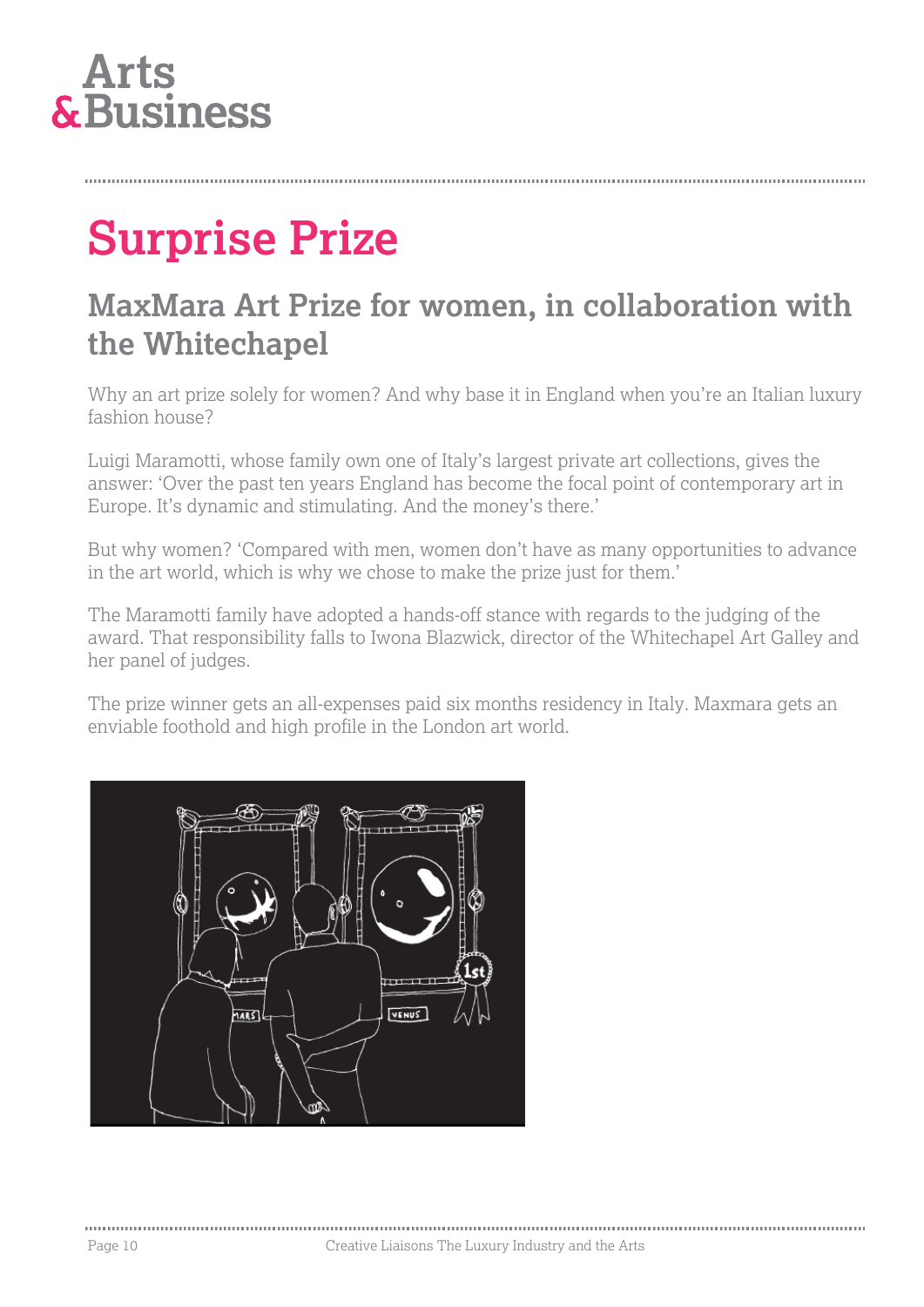#### **Arts** & Business

### **Excel this**

#### **Montblanc's consistent patronage of the arts**

Over the past fifteen years Montblanc has built a truly inspirational reputation as champion of the arts.

In 1992 the company established the Fondation d' Entreprise Montblanc de la Culture. Its purpose is to support and honour modern day patrons of the arts who have given their time, energy and money in order to encourage cultural life to flourish.

Each year the Montblanc de la Culture Arts Patronage Award is conferred on outstanding art patrons.

In 1998 the Montblanc Cultural Foundation was established to work closely with the Hamburg Gallery of Contemporary Art.

Since 2002 Montblanc has sponsored the Young Directors Project as part of the Salzburg Festival. The project gives timely and invaluable support to young theatre directors who are about to break through internationally.

In 2004 Montblanc created the Montblanc Young Artist World Patronage Award which gives young and upcoming artists the platform to present their name and talent to the public and the international art scene. The concept is hugely ambitious, exhibiting in more than 330 Montblanc boutiques worldwide.

Such consistent patronage gives Montblanc the stature of nobility across the international cultural landscape.

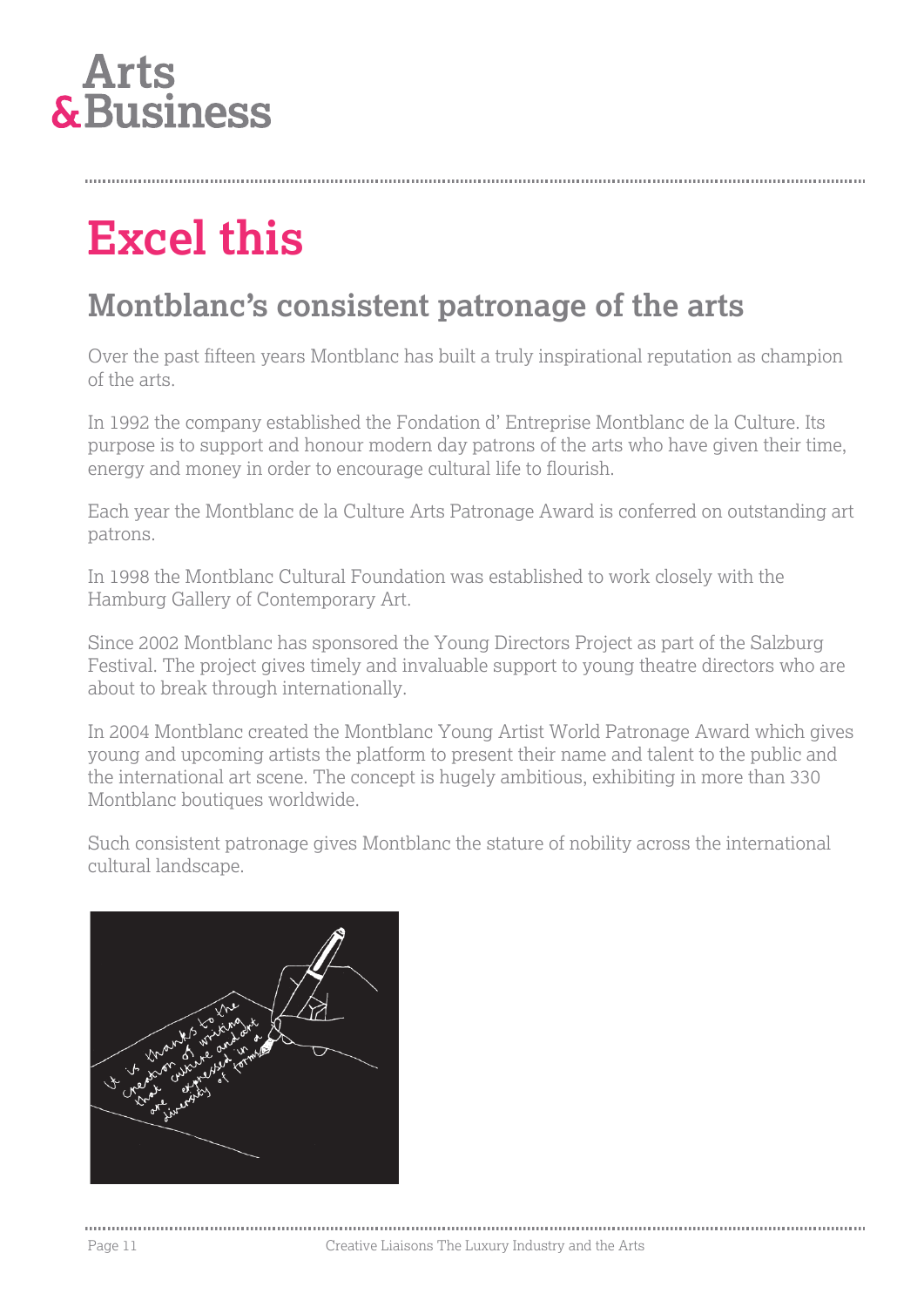### **Research overview**

The majority of brands we spoke to had engaged in cultural investments or partnerships, both currently and historically. These covered the full spectrum of engagement, from one-off sponsorships to ongoing long-term partnerships.

There are a number of key reasons for making a cultural investment. For many, it's simply a case that there's a natural fit between their brand and the arts. For others the attraction is that the arts are forward-thinking and mould-breaking.

It is beneficial to be associated with these qualities that commercially translate into the perception of being trend-setting.

Cultural investment is also seen as being helpful for brands that need to reposition, or that are entering a new market and need to establish their identity quickly.

The benefits are diverse too. Cultural investment reflects the brand in the right light. It can help to attract a new sought-after customer profile or it can entertain and maintain the loyalty of existing customers by providing a positive brand experience. It's also widely seen as a great PR vehicle.

The choice of cultural partner is very important. Some partnerships come about due to a brand's links to a specific city or region and/or art form. Often the Chief Executive's personal interests or affiliations largely dictate the choice. Whatever the start point, the partnership needs to be easily understood by the target audience and must reflect the style or values of the brand.

In terms of duration, one-off opportunities are worth seizing if there is a good fit between the brand and the artist/event.

However, ongoing collaborations (e.g. advertising campaigns using same artist/ photographer for several years) make the results and impact easier to measure. Those experienced in cultural collaborations have learnt that a minimum of a three-year engagement is recommended to deliver and embed the best results.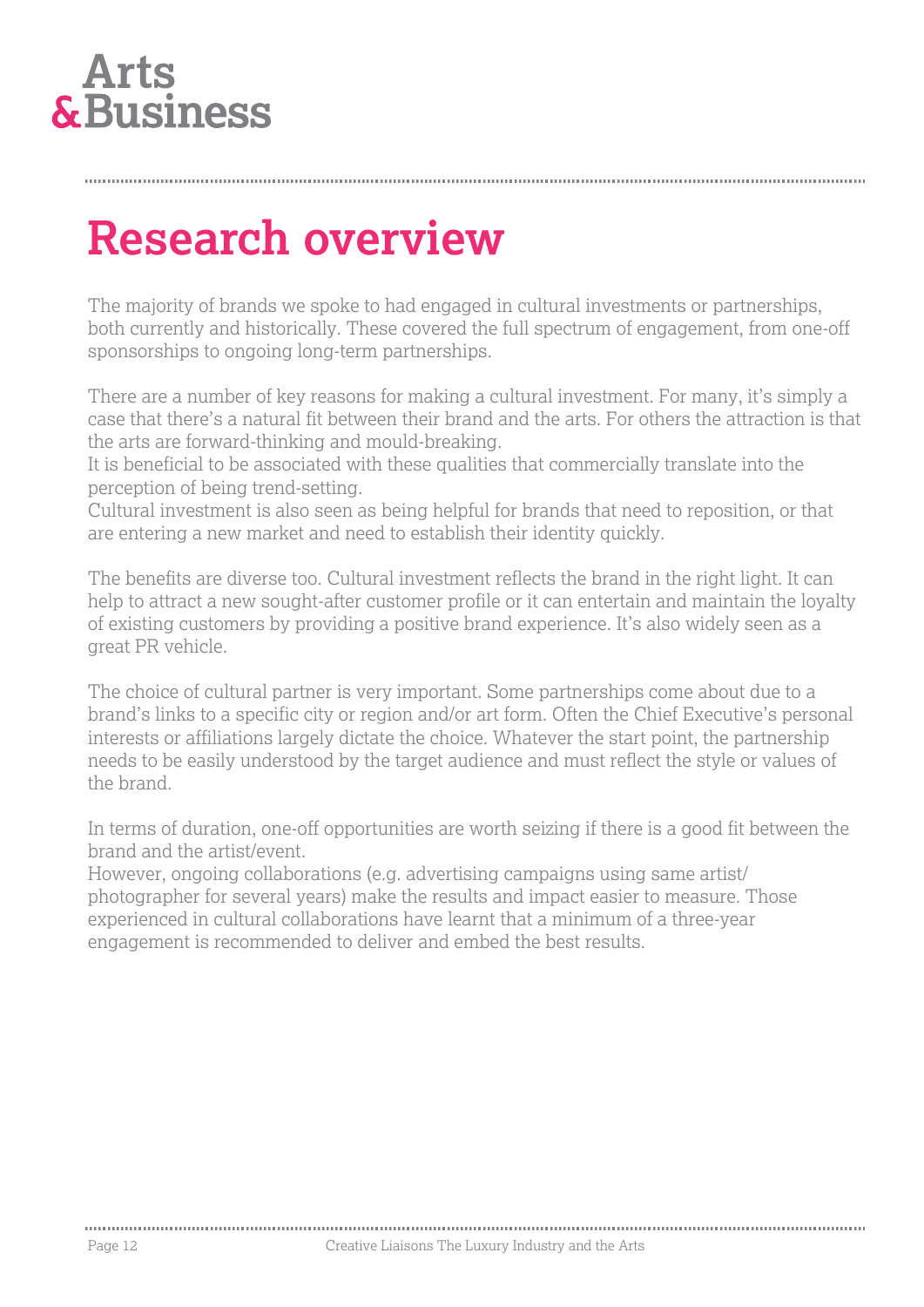

### **About Arts & Business**

At Arts & Business, we believe that life begins at thirty. At thirty years old, we can now call ourselves one of the world's most prolific and successful agencies delivering business solutions through culture.

We are passionate about creativity and the arts and continue to foster some of the most dynamic relationships between the commercial and cultural sectors.

Our intelligence-driven application of culture is unsurpassed in providing truly unique solutions to businesses and individuals. We enable people to experience brands through culture and have unparalleled access to the UK's top creative talents to achieve this.

We know that culture is the key to creative collaborations that can make a real difference to your brand. If you're thinking of embarking on such a collaboration we'd be delighted to work with you and share what we've learnt from the luxury industry and beyond.

Of course every great partnership should be distinctive and special. However, the breadth and depth of our work means that as well as highlighting some of the exemplary projects, as we have done here, we can also spot emerging themes and trends to help businesses be ahead of the curve.

Want to know what's hot? Give us a call, on 020 7378 8143, we're always happy to talk. Alternatively email us at commercial@AandB.org.uk or visit our website at www.AandB.org.uk where you can find out who we've worked with and what we've achieved together.

All Arts & Business publications are available in large print, audio and Braille formats upon request.

Please contact the marketing department on 020 7378 8143 or email [research@arstandbusiness.org.uk](mailto:research@arstandbusiness.org.uk) or visit [www.artsandbusiness.org.uk.](http://www.artsandbusiness.org.uk/)



Image Design by 300million